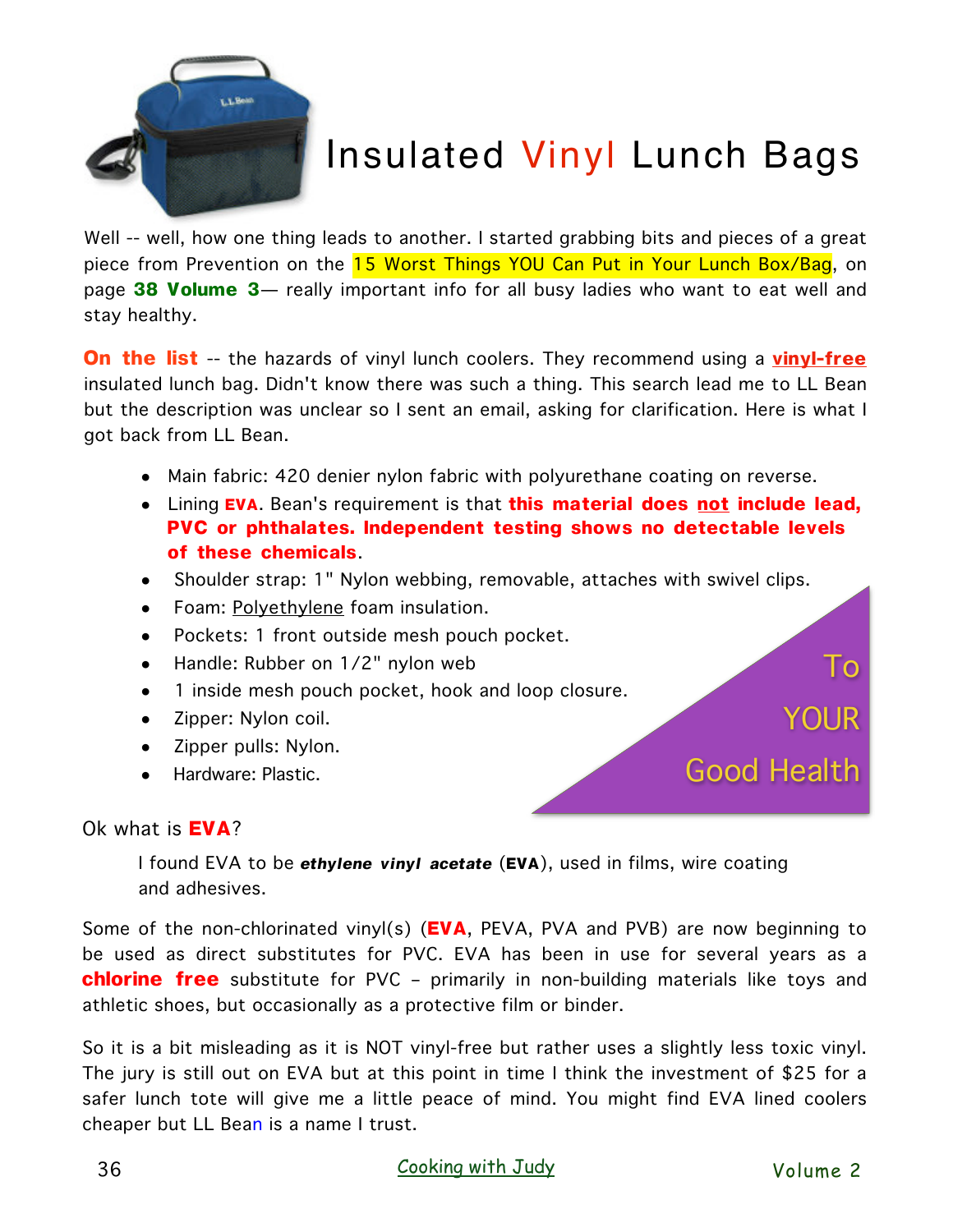As you can see this search lead me to a whole new article on the various kinds of vinyl. Read on and you'll find that **Vinyl Can Be Fatal.** This new information on fluoride was at the bottom of the Vinyl report and is certainly worth repeating here:

Fluorine and bromine belong to the halogen family of elements along with **chlorine**. Many environmental health researchers are concerned that fluorinated and brominated compounds will turn out to be even **worse** than chlorinated polymers, such as **PVC**. For more see the sidebar on an Environmental Building News article, Healthy Building Network (April 28, 2005 a reputable organization, suggests avoiding all **brominated** or **fluorinated** and **chlorinated** compounds wherever possible.

## Sorting out the Vinyl(s) When is "Vinyl" not PVC?

Vinyl is commonly used as a shorthand name for **polyvinyl chloride (PVC)** plastic as used in a range of products from flooring to siding to wall covering. Most commonly, when a product is referred to as "vinyl," it is comprised primarily of **PVC**. Occasionally it also may refer to polyvinylidene chloride (PVDC) a closely related compound, used in food wraps ('Saran') and other films, that shares most of the same environmental health problems.

In chemistry, however, the term "vinyl' actually has a broader meaning, encompassing a range of different thermoplastic chemical compounds derived from ethylene. In addition to **PVC**, "vinyl(s)" in building materials also include:

- ethylene vinyl acetate (EVA), used in films, wire coating and adhesives
- polyethylene vinyl acetate (PEVA) a copolymer of polyethylene and EVA used in **shower curtains**, body bags **(\*)**
- polyvinyl acetate (PVA), used in paints and adhesives, such as white glue, and
- polyvinyl butyral (PVB), used in safety glass films.

What differentiates PVC from the other vinyl(s) is the addition of a chlorine molecule **(the chloride "C" in PVC and PVDC)**. Chlorine is the source of many of the environmental health concerns with PVC, such as the generation of dioxin, a highly carcinogenic chemical produced in both the manufacture and disposal of **PVC**. Due to its persistent and bioaccumulative nature (it travels long distances without breaking down and concentrates as it moves up the food chain to humans) dioxin has become a global problem and an international treaty – the Stockholm Convention on persistent organic pollutants (POPs) now prioritizes the elimination of processes that produce dioxin.

In the building industry, post-consumer recycled PVB is now beginning to be used to replace **PVC** in carpet backing. Absence of chlorine alone does not make these other vinyl(s) the final answer in the search for green polymers. There are still plenty of toxic challenges and